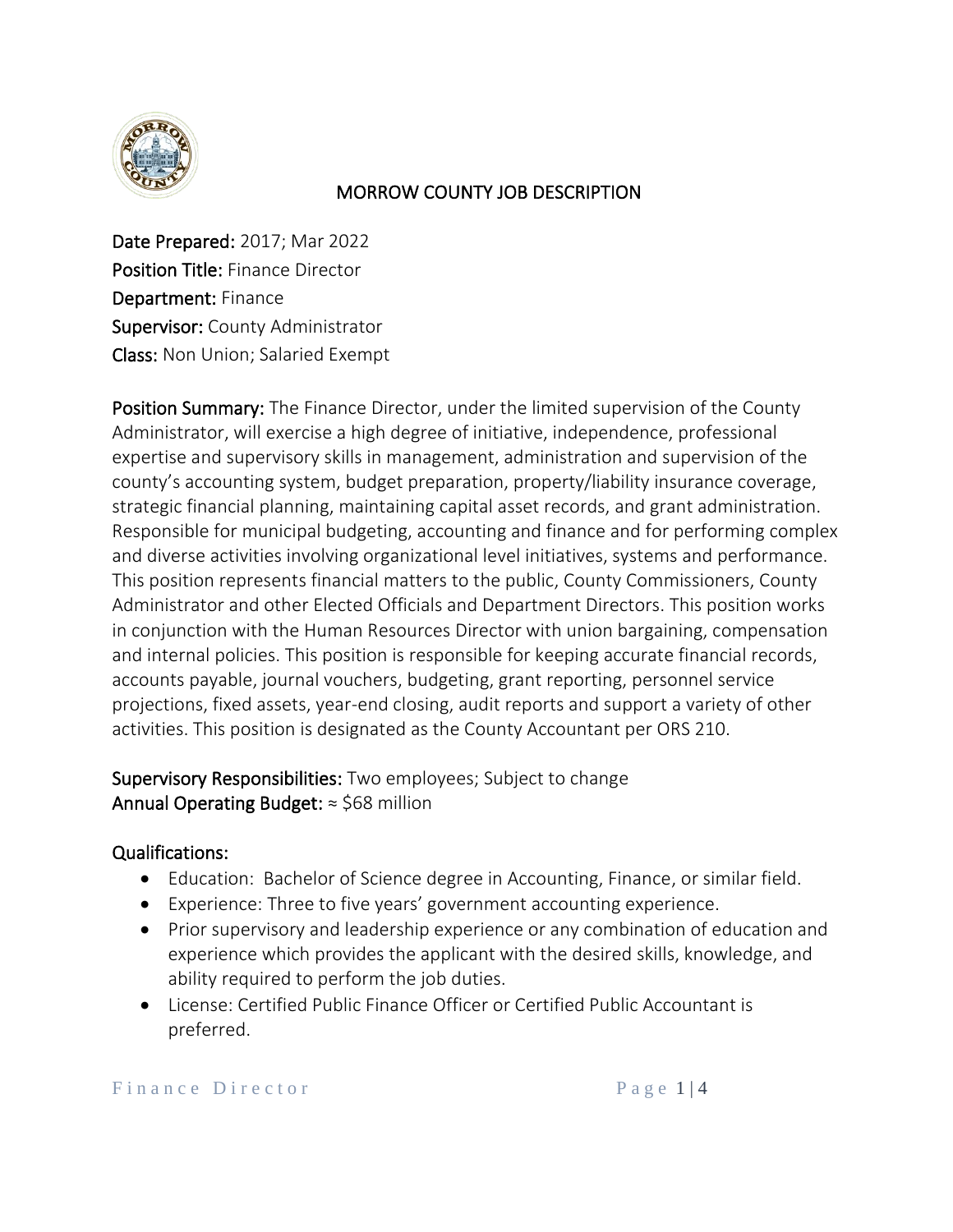- License: Ability to obtain and maintain a valid Oregon driver's license and an acceptable driving record.
- Must be bondable and successfully pass a criminal history and personal finance/credit check.

## Skills/Abilities:

- Thorough knowledge of Oregon Budget Law, Generally Accepted Accounting Principles (GAAP), Governmental Accounting Standards Board (GASB), Generally Accepted Auditing Standards (GAAS), Financial Accounting Standards Board (FASB) and Governmental Accounting, Auditing and Financial Report (GAAFR).
- Advanced knowledge of internal control procedures, management information systems, and computerized financial applications.
- Excellent communication skills, both written and verbal.
- Strong computer software and hardware knowledge.
- This includes monitoring software system OpenGov for errors, working with programmers to resolve problems, and implement procedures to prevent future errors.
- Ability to learn, apply and develop procedures, systems and processes of the Finance Department.
- Ability to organize work in order to meet deadlines.
- Ability to develop leadership skills that foster team cooperation, define team roles and responsibilities, support group problem solving, ensure progress toward goals, and acknowledge team accomplishments.
- Ability to learn the functions of all other County departments; to learn and apply a variety of codes, rules and regulations for required reports to other agencies; to learn and implement County procedures, regulations and requirements with respect to procurement, budget, safety, operation and organization.
- Proficient with Microsoft Office, including Microsoft Excel, Outlook, Word, email, and other software applications as required.

# Job Duties/Responsibilities:

- Provide excellent customer service to both internal and external customers.
- Leadership skills that develop and retain highly competent public service-oriented staff through selection, training, ongoing professional development, and day-today management practices, such as inspire and motivate others to perform well,

Finance Director Page 2|4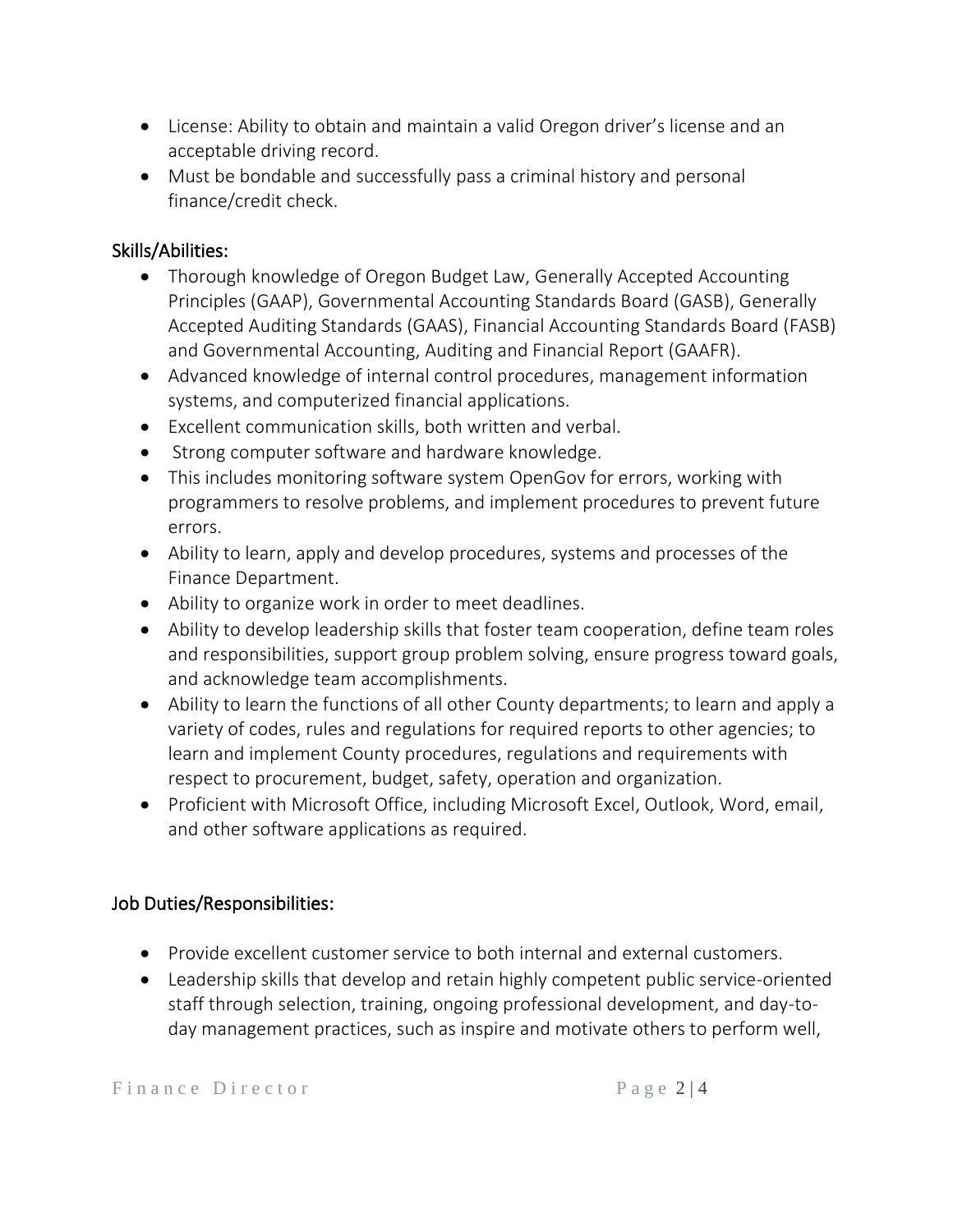effectively influence actions and opinions of others, accept feedback from others, and give appropriate recognition of others.

- Oversight of departmental functions: accounts payable, audit, budget, tax reporting, grant reporting, fixed asset inventory, cost accounting, bank reconciliations, evaluate departmental revenues and expenditures and work with Department Directors to resolve problems, monitor cash levels in individual funds and adjust when needed. Prepares financial statements, writes adjusting journal entries. Assure internal controls are adequate to protect the County's assets.
- Audit Assistance: work with auditors, attorneys and actuarial consultants to facilitate the audit procedure. Ensure audit requirements are met and respond to audit findings and recommendations.
- Grant Reporting: Develop and maintain documentation for Federal and State Grant programs. Work with departments to complete grant reports on an annual, quarterly, or more frequent basis.
- Budget: Responsible for preparing and initiating the annual budget process for the County in conjunction with the County Commission and Administrator. Provides financial forecasting and long-range planning. Prepare the draft budget document for the Budget Committee. Conduct Budget Committee meetings and adjust information as decided by the Committee. Produce monthly revenue and expenditure reports as needed. Prepare budget transfer and supplemental resolutions as needed. Prepare year-end adjustment entries.
- Directs planning, organizing and maintenance of the central accounting system in a manner consistent with established account principles and practices.
- Manages the County's general ledger in compliance with the Oregon Revised Statutes regarding budget law.
- Administers the County's credit card program; keeps a list of employees with credit cards, obtains credit cards for new employees who are authorized to have credit cards, cancels credit cards issued to employees who leave County employment, and resolves disputes regarding employee credit cards.
- Administers various aspects of the County Insurance programs.
- Fiduciary responsibilities of the Morrow County retirement plans.
- Perform County Accountant duties and responsibilities as outlined in ORS 210.
- The omission of specific statements of duties does not exclude them from the position if the work is similar, related or a logical assignment to the salary range.
- Performs related duties as assigned to meet business needs.